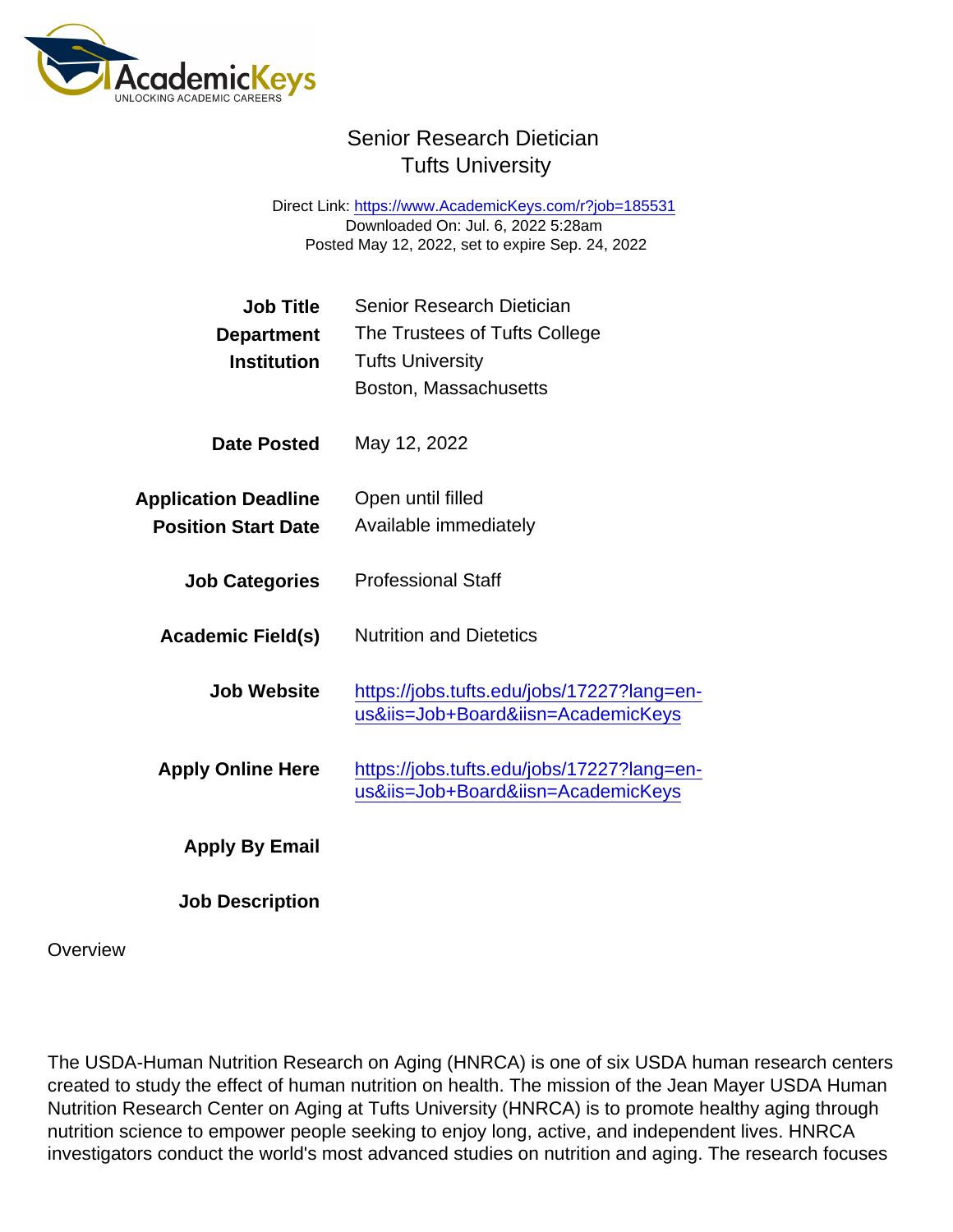Direct Link: <https://www.AcademicKeys.com/r?job=185531> Downloaded On: Jul. 6, 2022 5:28am Posted May 12, 2022, set to expire Sep. 24, 2022

on determining the nutrient and physical activity requirements necessary to promote well-being for older adults. HNRCA scientists examine how nutrition and physical activity play a major role in the prevention of the major chronic degenerative conditions and diseases associated with aging. 

The Metabolic Research Unit (MRU) is one of the Scientific Core Units at the HNRCA directed toward facilitating and supporting the clinical aspects of data collection with human study participants for the HNRCA's research teams. The MRU services cover study areas of: participant recruitment and enrollment; nutrition services from our metabolic kitchen; nursing services; and study coordination services. The Metabolic Kitchen implements the dietary component of research protocols, which include designing, preparation and delivery of strict feeding protocols with careful food intake monitoring throughout the duration of each study.

What You'll Do

The Senior Research Dietitian in the MRU will manage the day-to-day operation of the dietary services team who support the implementation and delivery of research diets related to human nutrition studies. & nbsp; This position contributes to development and implementation of policies and best practices to ensure an efficient and effective human studies unit that meets the scientific needs of the HNRCA. & nbsp; The Senior Research Dietitian oversees the duties and activities of the dietary staff, coordinates staff work schedules, and tracks and reports the status of meals prepared for each research project. & nbsp; Specific responsibilities include coordinating the numerous functions associated with menu development and food preparation including establishing controls for inventory and purchasing and designing and implementing systems which translate research design into acceptable procedures for quality food service. The dietary team develop and implement the dietary component of research protocols, which includes strict feeding protocols created in the MRU research kitchen with careful food intake monitoring throughout the duration of each study. This position interacts with principal investigators and study coordinators and supports the conduct of human research participant research protocols in a carefully monitored and controlled, yet dynamic environment to achieve quality outcomes.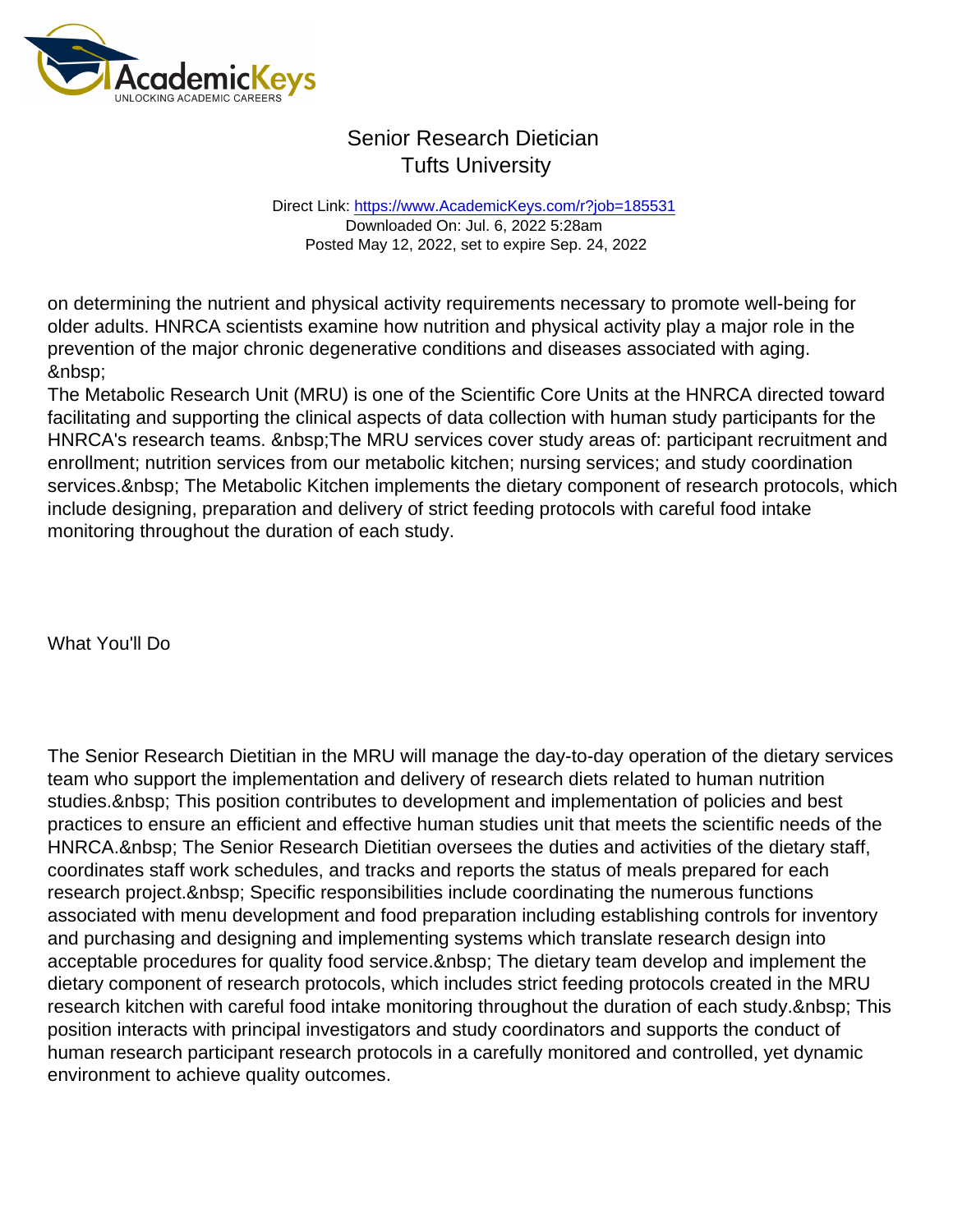Direct Link: <https://www.AcademicKeys.com/r?job=185531> Downloaded On: Jul. 6, 2022 5:28am Posted May 12, 2022, set to expire Sep. 24, 2022

What We're Looking For

Minimum Required Experience, Education, Background, And Certifications/Licenses

· BS in Dietetics or equivalent, with 3-5 years of experience in a research setting.

&middot:&nbsp:&nbsp:&nbsp:&nbsp:&nbsp:&nbsp: Registered Dietitian (RD).

· Experience working within IRB guidance and policies.

· Experience working with research participants. · Experience with menu/recipe development and Nutrition Data Systems for Research (NDSR) or similar food analysis program.

· Proficient with Microsoft Office software suite, email. PubMed.

· Strong verbal and written communication skills. · Completion of ServSafe and Human Research Protection Protection training within two weeks of start date.

Additional Preferred Experience, Education, etc.

&middot:&nbsp:&nbsp:&nbsp:&nbsp:&nbsp:&nbsp:&nbsp: Master&rsquo:s degree in Nutrition or related field and 5+ years of research experience.

· Massachusetts License for Dietitians/Nutritionists (LDN).